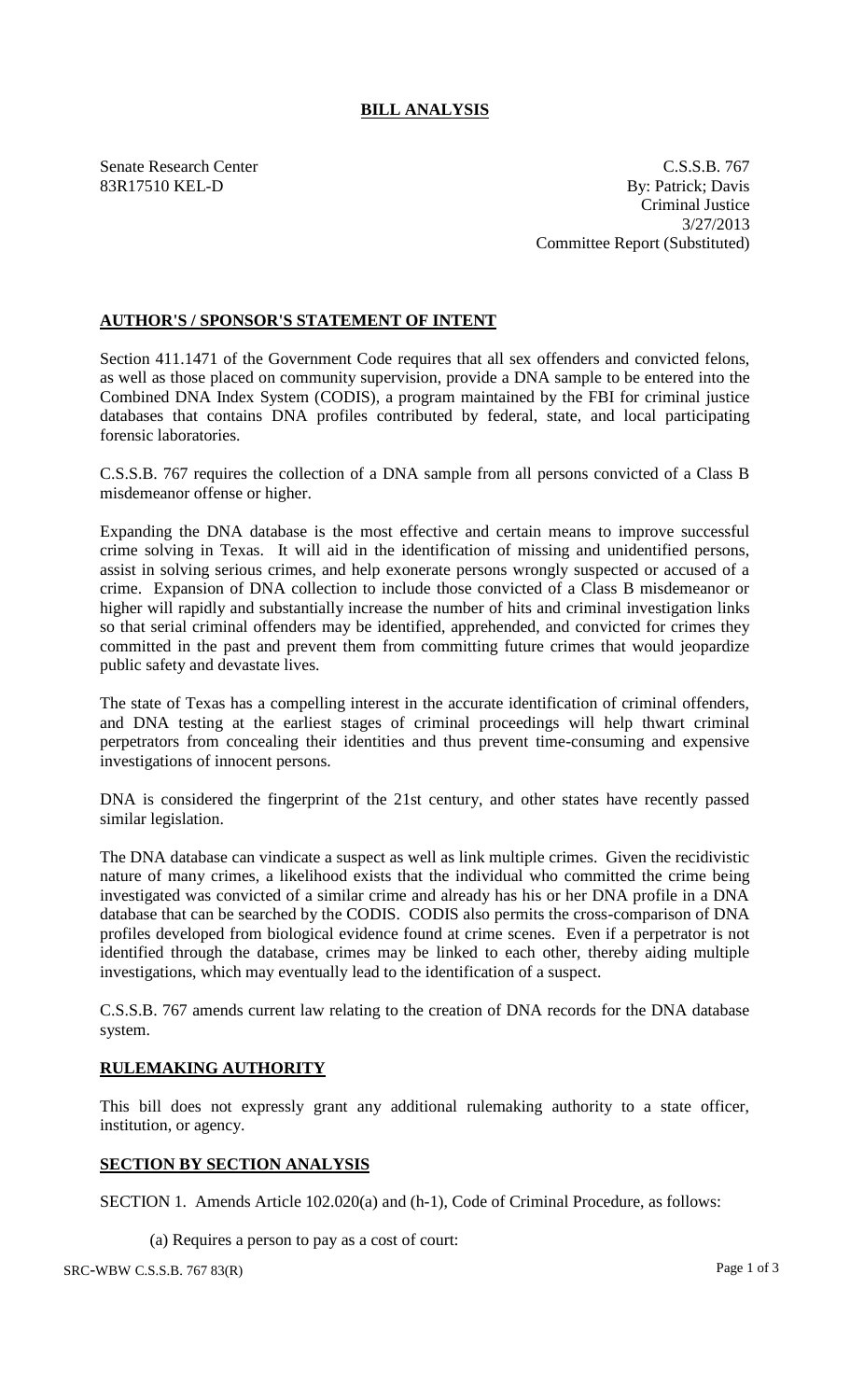(1) Makes no changes to this subdivision;

(2)  $$50$  on conviction of an offense described by Section 411.1471(a)(3), Government Code, other than an offense described by Subdivision (1) (relating to a cost of \$250 on conviction of a certain offense) of this subsection; or

(3) \$34 on placement of the person on community supervision, including deferred adjudication community supervision, if the person is required to submit a DNA sample under Section 11(j) (relating to a judge granting community supervision for a felony conviction), Article 42.12, or deferred adjudication community supervision for an offense described by Section  $411.1471(a)(4)$ , Government Code.

Makes nonsubstantive changes.

(h-1) Requires the clerk of the court to transfer to the comptroller of public accounts of the State of Texas (comptroller) any funds received under Subsection  $(a)(2)$  or  $(3)$ , rather than under Subsection (a)(3). Requires the comptroller to credit the funds to the Department of Public Safety of the State of Texas to help defray the cost of collecting or analyzing, rather than the cost of any analyses performed on, DNA samples provided by defendants who are required to pay a court cost under this article.

SECTION 2. Amends Section 102.021, Government Code, to require a person convicted of an offense to pay certain costs under the Code of Criminal Procedure, in addition to all other costs, including \$50 for the court cost for DNA testing for certain misdemeanors and felonies, rather than for the offense of public lewdness or indecent exposure (Art. 102.020(a)(2), Code of Criminal Procedure) and \$34 for the court cost for DNA testing for certain misdemeanors and felonies (Art.102.020(a)(3), Code of Criminal Procedure).

SECTION 3. Amends Section 411.142(c), Government Code, as follows:

(c) Authorizes the public safety director (director) to receive, analyze, store, and destroy a DNA record or DNA sample for the purposes described by Section 411.143 (Purposes). Requires the director, if a DNA sample was collected solely for the purpose of creating a DNA record, to destroy the sample immediately after any test results associated with the sample are entered into the DNA database and the Combined DNA Index System (CODIS) database.

SECTION 4. Amends the heading to Section 411.1471, Government Code, to read as follows:

Sec. 411.1471. DNA RECORDS OF PERSONS CHARGED WITH OR CONVICTED OF CERTAIN OFFENSES.

SECTION 5. Amends Sections 411.1471(a), (b), and (f), Government Code, as follows:

(a) Provides that this section applies to a defendant who is:

(1) Makes no changes to this subdivision;

(2) Makes a nonsubstantive change;

(3) convicted of an offense punishable as a Class B misdemeanor or any higher category of offense; or

(4) placed on deferred adjudication for an offense under Section 21.07 (Public Lewdness) or 21.08 (Indecent Exposure), Penal Code.

(b) Requires the court, after a defendant described by Subsection (a)(3) or (4) is convicted or placed on deferred adjudication, as applicable, to require the defendant to